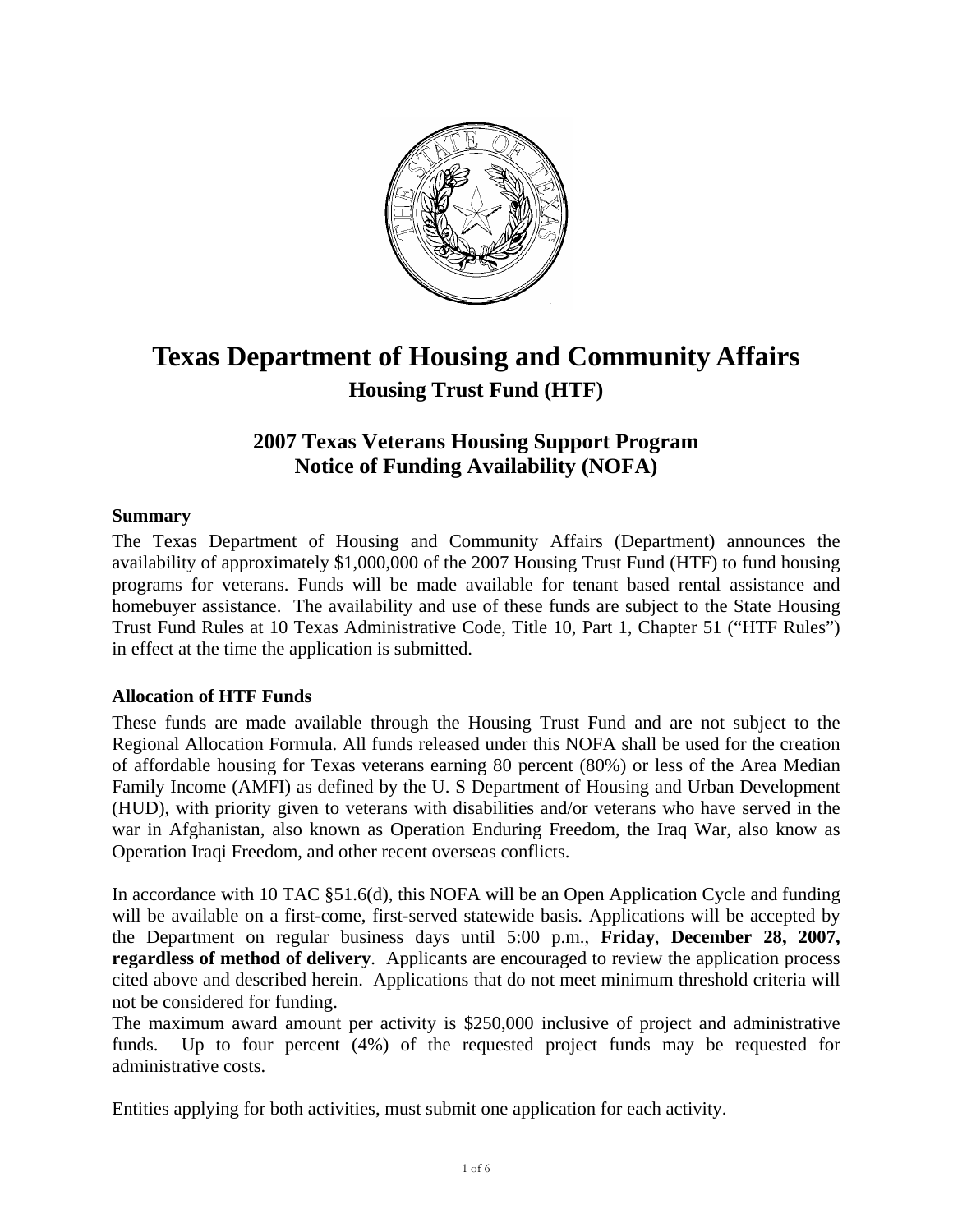# **Eligible and Ineligible Activities**

Eligible activities will include those permissible under HTF Rules at 10 TAC §51.4.

Prohibited activities include those under HTF Rules 10 TAC §51.5.

# **Veteran's Rental Assistance (VRA):**

Rental subsidy, security, and utility deposit assistance is provided in the form of a grant to tenants in accordance with written tenant selection policies for a period not to exceed 36 months. VRA allows the assisted tenant to move to and live in any dwelling unit with a right to continued assistance during a 36-month period with the condition that the assisted household participate in a self-sufficiency program, which shall include among its objectives the acquisition of a permanent source of affordable housing on or before the expiration of the rental subsidy. The VRA program will be available for veterans transitioning from Veteran's Administration (VA) Hospitals or other care facilities; or veterans honorably discharged from the service and transitioning to civilian life. All rental properties must meet HUD's Housing Quality Standards (HQS).

The contract term for a VRA contract will be 40 months.

#### **Veteran's Homebuyer Assistance (VHA):**

Down payment and closing cost assistance is provided to homebuyers for the acquisition, or acquisition and rehabilitation, of affordable and accessible single family housing. Rehabilitation must be to ensure accessibility. Eligible homebuyers may receive loans up to \$35,000 for down payment, closing costs and rehabilitation. A maximum of \$15,000 of the \$35,000 loan can be used for down payment and closing costs. The balance of the assistance can be used for needed accessibility modifications. All homes purchased with HTF assistance must meet all applicable codes and standards including the Texas Minimum Construction Standards (TMCS).

If the assisted household has an income that is less than 60% of the area median family income or if the head or co-head of the household is an income-qualified (up to 80% AMFI) disabled veteran, the assistance will be in the form of a zero percent (0%) interest 5-year deferred, forgivable loan creating a  $2<sup>nd</sup>$  or  $3<sup>rd</sup>$  lien.

If the household income is below 80% of the AMFI, but more than 60% of the AMFI, then the homebuyer assistance will be in the form of a zero percent (0%) interest 10-year deferred, forgivable loan creating a  $2<sup>nd</sup>$  or  $3<sup>rd</sup>$  lien.

The VHA loan is to be repaid at the time of resale of the property, refinance of the first lien, repayment of the first lien, or if the unit ceases to be the assisted homebuyer's principal residence. If any of these occur before the end of the 5 or 10-year loan term, the borrower must repay the unforgiven portion of the funds to the Department. This amount will be based on a prorata share of the remaining loan term. The amount of assistance for the accessibility modifications will be in the form of a grant. At the completion of the assistance, all properties must meet the TMCS, all applicable building and safety codes, rehabilitation standards,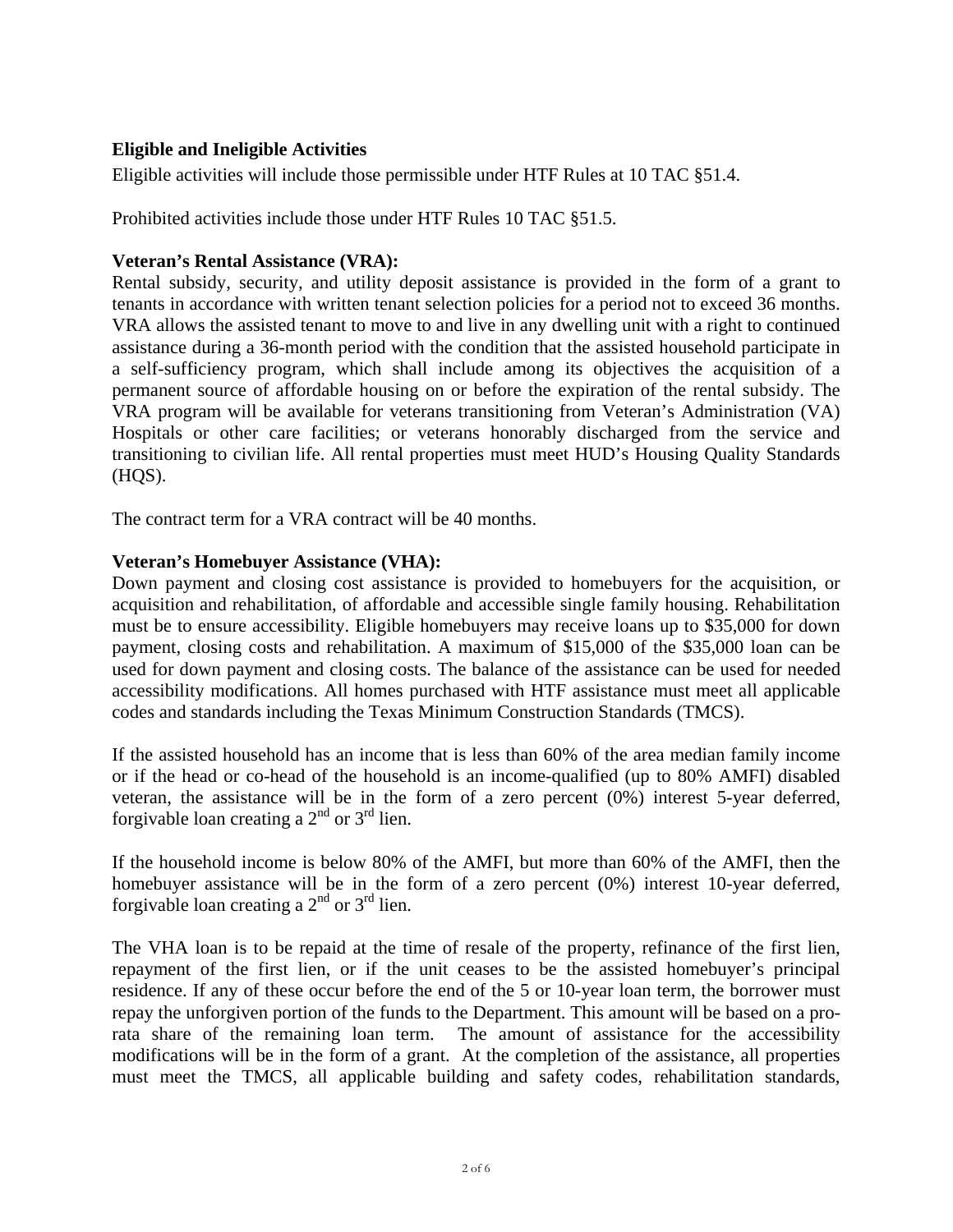ordinances and local zoning ordinances. If a home is newly constructed it must also meet federal energy requirements as defined by HUD.

The contract term for a VHA contract will be 24 months.

# **Eligible and Ineligible Applicants**

Eligible applicants are Units of General Local Government, Nonprofit Organizations and Public Housing Authorities (PHA's).

Applicants may be ineligible for funding if they meet any of the criteria listed in §51.5 of the Department's HTF Rules.

#### **Threshold Criteria**

#### **Veteran's Rental Assistance (VRA):**

#### **Cash Reserve:**

Each awarded applicant will be required to expend funds according to program guidelines and request funds from the Department for eligible expenses. Every applicant must be able to evidence as a threshold standard that they demonstrate the ability to administer the program and commit adequate cash reserves of at least one month's total rents for the number of households proposed to be served in order to cover any delays in the disbursement process. Cash reserves are not permanently invested in the project but are used for short term deficits that are paid by program funds. This commitment must be included in the applicant's resolution.

#### **Self-Sufficiency Plan:**

It will also be a threshold requirement that the applicant for rental assistance submit a detailed self-sufficiency plan which must be implemented for each tenant served, if awarded. The Plan must describe the process for the transition of households to permanent housing by the end of the 36-month rental assistance contract term.

The documentation must describe the necessary components for the overall plan proposed for transition of potential tenants. This plan, like a case management plan, should detail the need of the tenant, how these needs will be addressed including any agreements with service providers who shall assist the tenant at meeting these needs, and a proposed timeframe for completing those activities. The plan must include:

- 1. A sample household budget which will utilize existing sources of income such as employment, disability payments and other types of support that details how the assisted household will afford to be self-sufficient by the end of the 36 month rental assistance.
- 2. If additional income is required to attain self-sufficiency, a plan for attaining the required education or training, or a job search plan must be included.
- 3. Specific housing goals that will be completed on or before the end of the 36 month assistance period. This includes finding subsidized housing, affordable market housing or other permanent housing solutions. The plan should include the required steps such as completing an application, approximate waiting time to get into the type of housing desired and the cost of the housing to the tenant.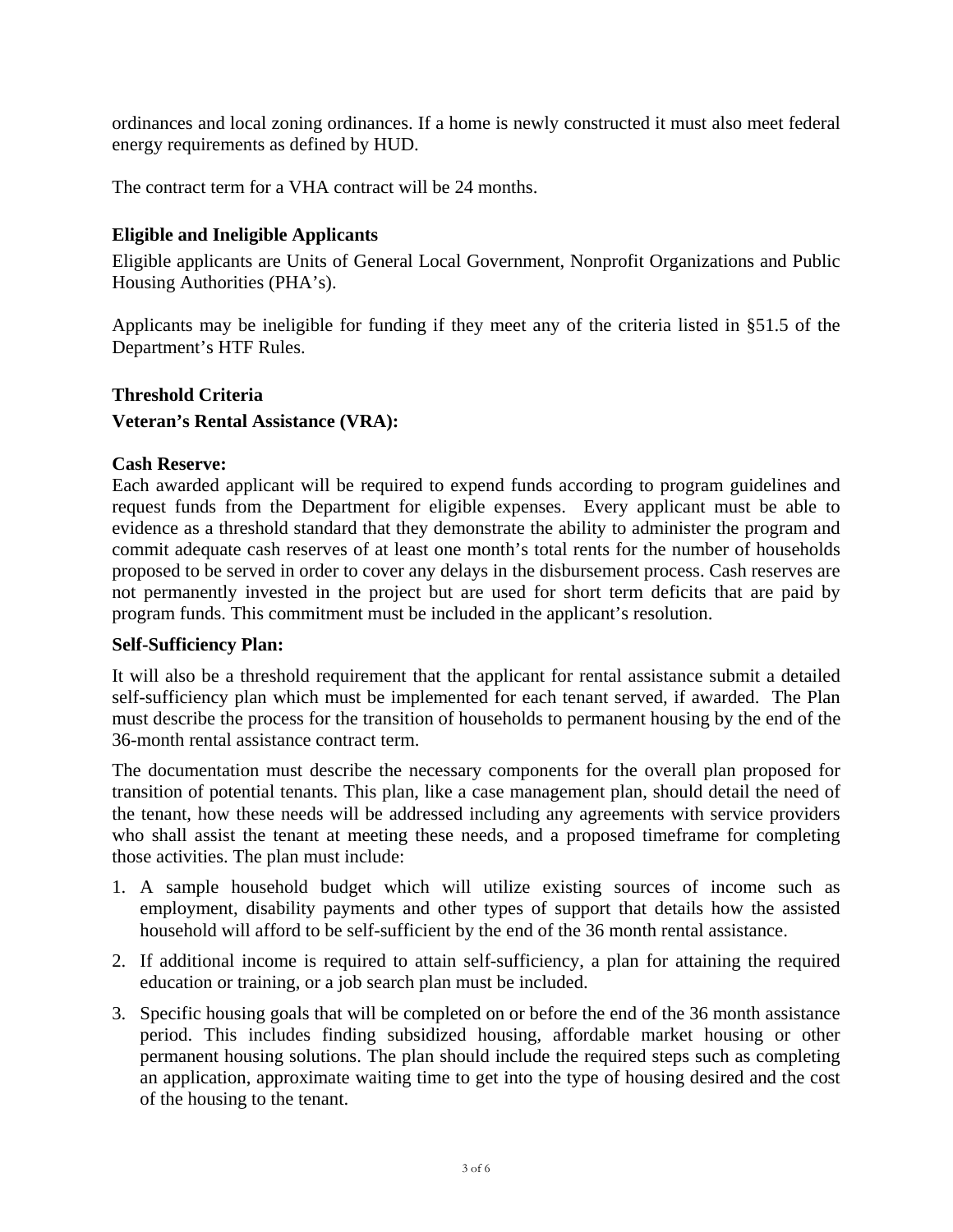#### **Resolution Requirement:**

All applications submitted for VRA must include an original resolution from the applicant's direct governing body, authorizing the submission of the application, committing a specific amount for cash reserves for use during the contract period and naming a person authorized to represent the organization and signature authority to execute a contract.

# **Veteran's Homebuyer Assistance (VHA):**

# **Cash Reserve:**

Each awarded applicant will be required to expend funds according to program guidelines and request funds from the Department for eligible expenses. Every applicant must be able to evidence as a threshold standard, that they can demonstrate the ability to administer the program and commit adequate cash reserves of at least \$35,000 to cover any delays in the disbursement process. Cash reserves are not permanently invested in the project but are used for short term deficits that are paid by program funds. This commitment must be included in the applicant's resolution.

# **Homebuyer Counseling and Lender Products:**

It will also be a threshold requirement that every VHA Applicant provide evidence of Homebuyer Counseling and evidence of available lender products. Evidence must include documentation describing the level of homebuyer counseling proposed for potential homebuyers including a copy of the curriculum, type of materials that will be provided to the homebuyer, a copy of a written agreement with service provider, if the applicant is not the service provider; and a description of post purchase counseling to be provided. The Homebuyer Counseling must be provided to each household served, if awarded.

Applicant is required to submit three letters from lenders interested in participating in the applicant's proposed homebuyer assistance activity. Lender Letters must be on the lender's letterhead and include the lender name, address, city, state, and zip code. Lender letter must affirm the willingness, ability and type of affordable loan products available for the applicant's targeted homebuyers.

#### **Resolution Requirement:**

All applications submitted for VHA must include an original resolution from the applicant's direct governing body, authorizing the submission of the application, committing a specific amount for cash reserves for use during the contract period and naming a person authorized to represent the organization and signature authority to execute a contract.

#### **Review Process**

Pursuant to 10 TAC §51.6, each application will be handled on a first-come, first-served basis. Each application will be assigned a "received date" based on the date and time it is physically received by the Department. Applications will be reviewed for Applicant and Activity Eligibility and Threshold Criteria as described in this NOFA.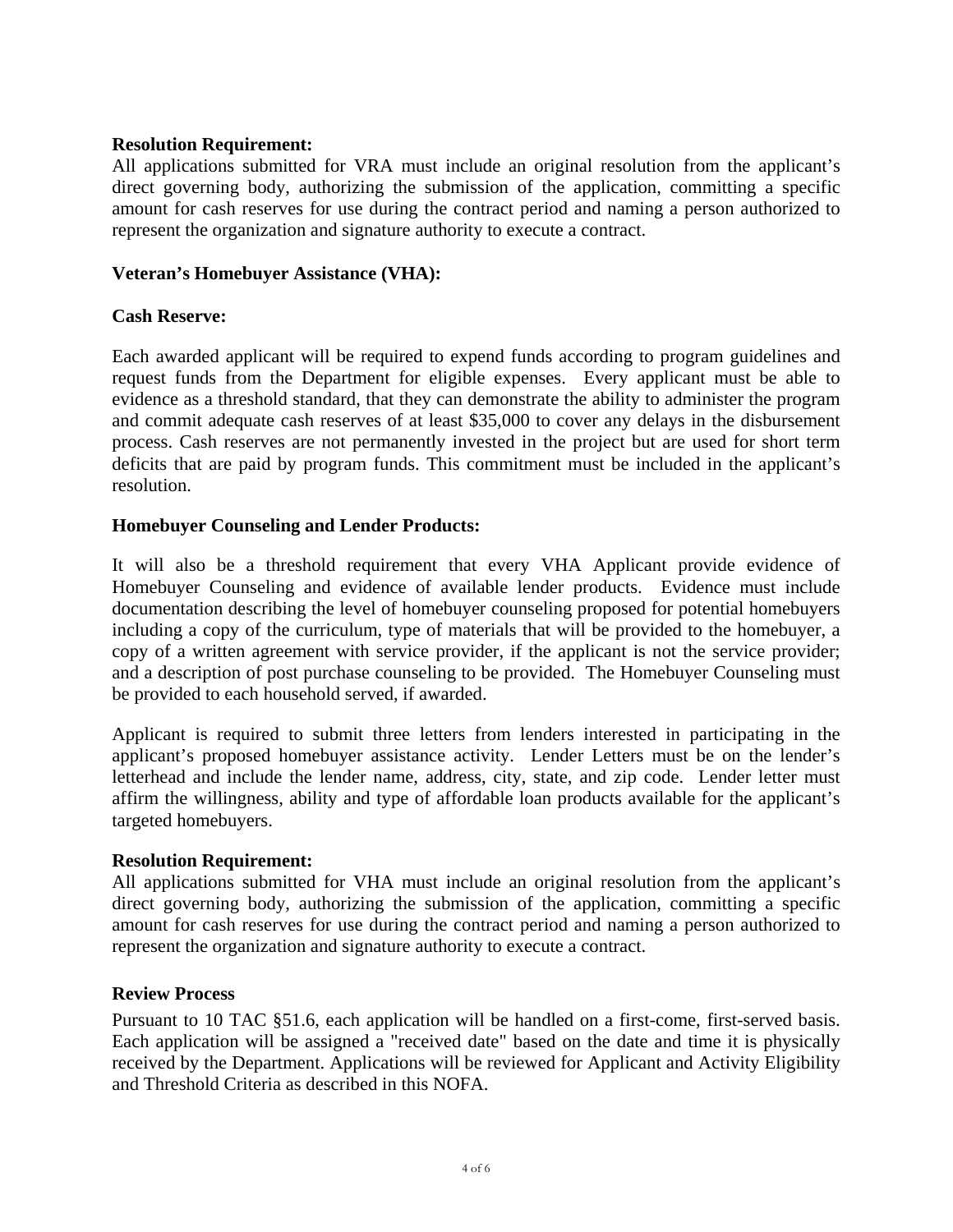Funding recommendations of eligible applicants will be presented to the Department's Governing Board of Directors based on eligibility and on a first-come, first-served basis limited by the total amount of funds available under this NOFA and the maximum award amount per activity.

Because applications are processed in the order they are received by the Department, it is possible that the Department will expend all available HTF funds before an application has been completely reviewed. If on the date an application is received by the Department, no funds are available under this NOFA, the applicant will be notified that no funds exist under the NOFA and the application will not be processed.

An Applicant may appeal decisions made by staff in accordance with 10 TAC §1.7.

# **Application Submission**

The Application Guide for this NOFA will be available on the Department's website at [www.tdhca.state.tx.us](http://www.tdhca.state.tx.us/) on **August 15, 2007**, or you may call (512) 463-8921 to request a copy. Applications must be submitted on forms provided by the Department, and cannot be altered or modified and must be in final form before submitting them to the Department. All applications must be submitted, and provide all documentation, as described in this NOFA and associated application materials. Final application deadline date is **5:00 P.M., Friday, December 28, 2007.** 

Applications mailed via the U.S. Postal Service must be mailed to:

**Texas Department of Housing & Community Affairs Attn: Housing Trust Fund, Texas Veterans Housing Support Program HOME Division P.O. Box 13941 Austin, Texas 78711-3941** 

Applications mailed by private carrier or hand-delivered will be received at the physical address: **Texas Department of Housing & Community Affairs Attn: Housing Trust Fund, Texas Veterans Housing Support Program HOME Division 221 E. 11th Street Austin, Texas 78701** 

Applicants are required to remit a non-refundable application fee payable to the Texas Department of Housing and Community Affairs in the amount of \$30 per application. Please send a check, cashier's check or money order; **do not send cash**.Section 2306.147(b) of the Texas Government Code requires the Department to waive grant application fees for nonprofit organizations that offer expanded services such as child care, nutrition programs, job training assistance, health services, or human services. These organizations must include proof of their exempt status in lieu of the application fee.